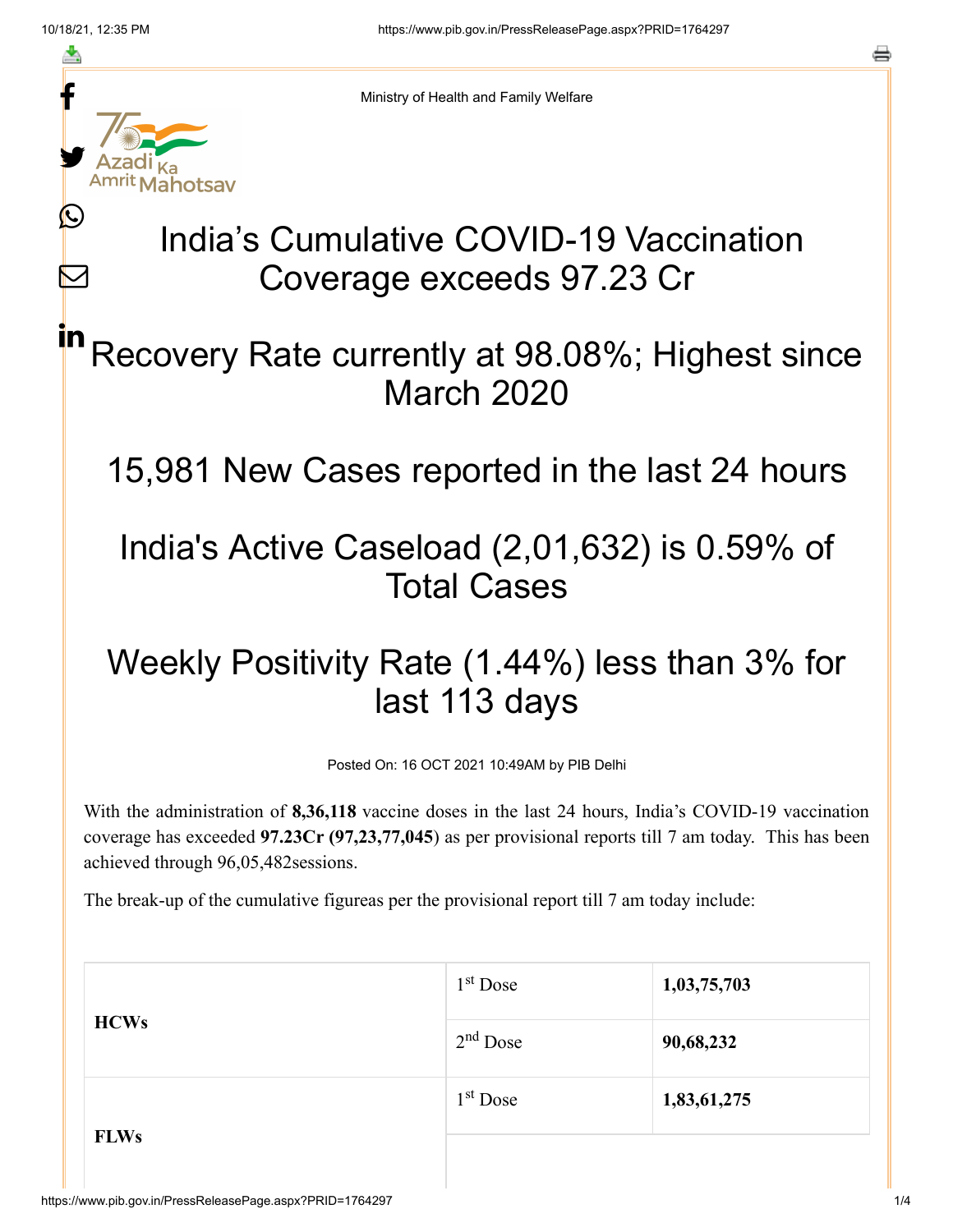| f  |                                                              | $2nd$ Dose           | 1,54,90,253     |
|----|--------------------------------------------------------------|----------------------|-----------------|
|    | Age Group 18-44 years<br>$\bigcirc$<br>Age Group 45-59 years | 1 <sup>st</sup> Dose | 39, 14, 51, 891 |
|    |                                                              | $2nd$ Dose           | 10,85,40,506    |
|    |                                                              | $1st$ Dose           | 16,73,04,569    |
|    |                                                              | $2nd$ Dose           | 8,53,97,182     |
| in |                                                              | 1 <sup>st</sup> Dose | 10,55,20,693    |
|    | Over 60 years                                                | $2nd$ Dose           | 6,08,66,741     |
|    | <b>Total</b>                                                 |                      | 97, 23, 77, 045 |
|    |                                                              |                      |                 |

The recovery of **17,861**patients in the last 24 hours has increased the cumulative tally of recovered patients (since the beginning of the pandemic) to **3,33,99,961.**

Consequently, India's recovery rate stands at **98.08%**. Recovery Rate is currently at its highest peak since March 2020.



Sustained and collaborative efforts by the Centre and the States/UTs continue the trend of less than 50,000 Daily New Cases that is being reported for 111 consecutive days now.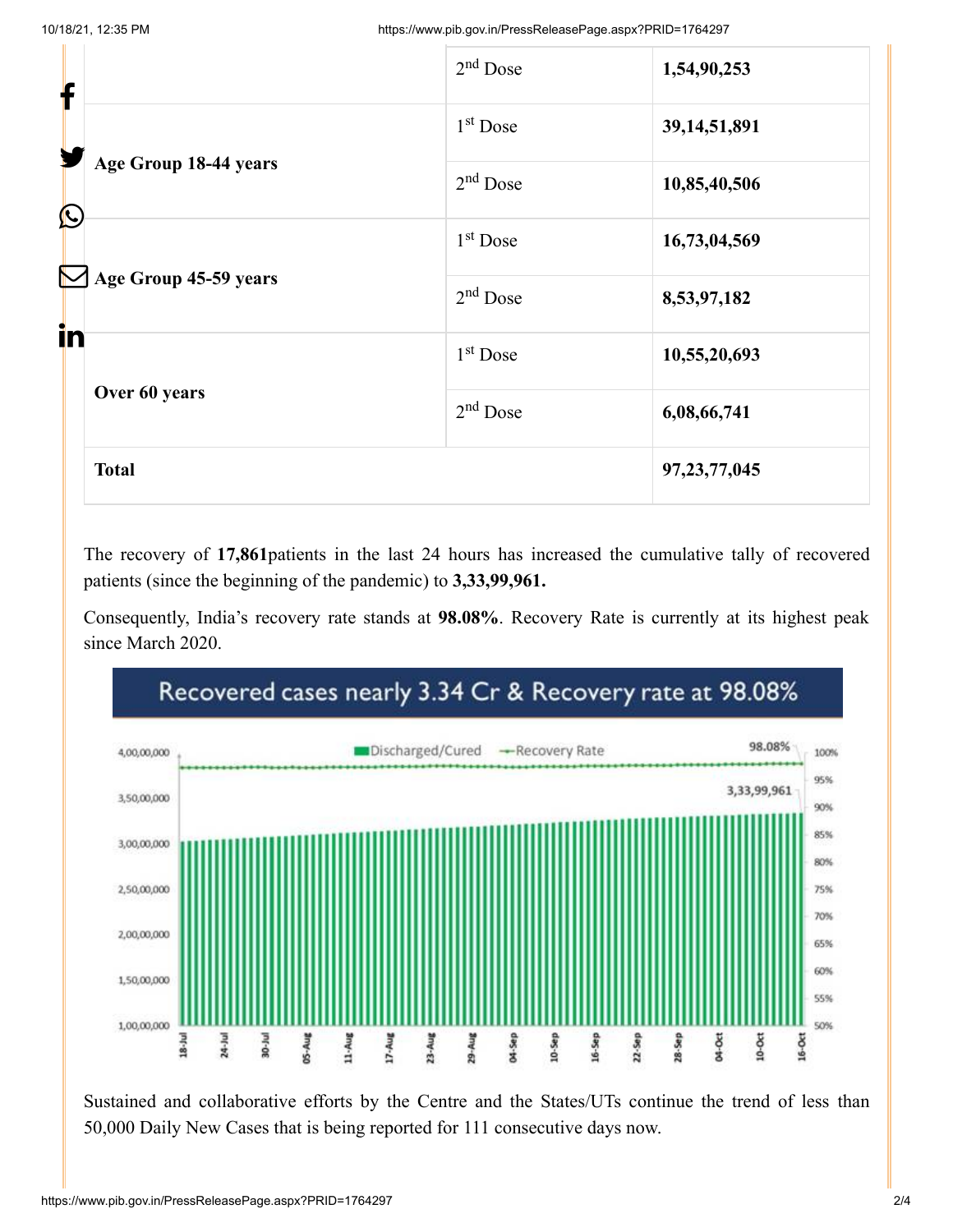**15,981 new cases** were reported in the last 24 hours. New cases reported to be less than 20,000 for past 8 days now.



The Active Caseload is presently **2,01,632,** which is the **lowest in 218 days.** Active cases presently constitute **0.59%** of the country's total Positive Cases.



The testing capacity across the country continues to be expanded. The last 24 hours saw a total of 9,23,003tests being conducted. India has so far conducted nearly**59 Cr (58,98,35,258**) cumulative tests.